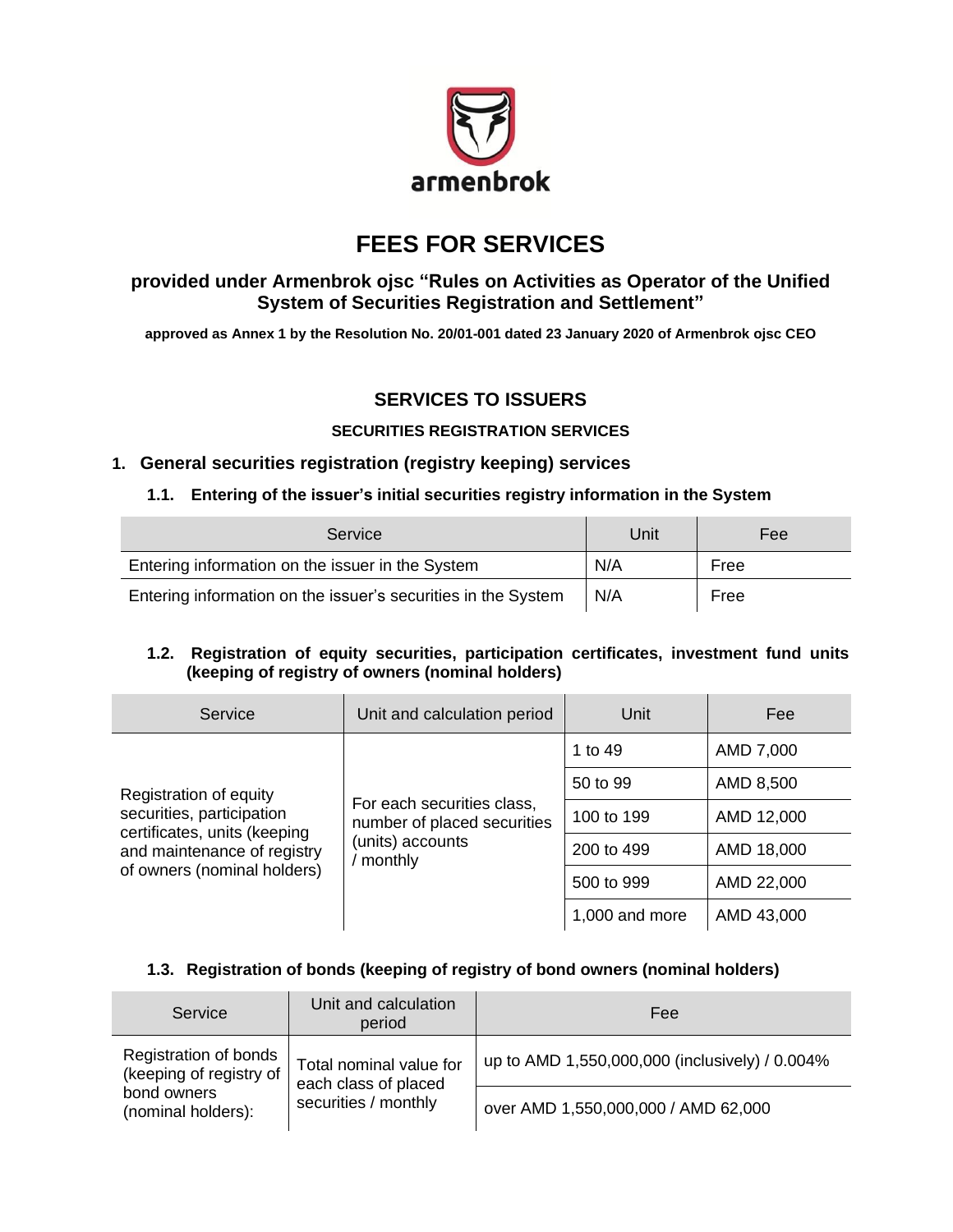## **1.4. Re-signing of the registry keeping contract after change of account operator**

| Service                                                                         | Unit                            | Fee       |
|---------------------------------------------------------------------------------|---------------------------------|-----------|
| Re-signing of the registry keeping contract after<br>change of account operator | For each class of<br>securities | AMD 6 000 |

**2. Registration of placed securities** (except for securities placed in the regulated market, as well as registration of additional securities placements under conversions resulting from company reorganization, whereas after the placement of securities have been completed, fees for placement registration services will be recalculated based on total nominal value)

#### **2.1. Registration of stocks (units) placements (except stock placements through public offering)**

| Service                       | Unit                             | Fee                                                            |  |
|-------------------------------|----------------------------------|----------------------------------------------------------------|--|
| Registration of placed stocks | Total nominal<br>value of stocks | up to AMD 3,000,000,000 (inclusively) / 0.1%<br>min AMD 30,000 |  |
|                               | (units) placed                   | over AMD 3,000,000,000 / AMD 3,000,000                         |  |
| Total net asset               |                                  | up to AMD 3,000,000,000 (inclusively) / 0.1%<br>min AMD 10,000 |  |
| Registration of placed units  | value of units<br>placed         | over AMD 3,000,000,000 / AMD 3,000,000                         |  |

### **2.2. Registration of bond placements (except bond placements through public offering)**

| Service                      | Unit                   | Fee                                                              |  |
|------------------------------|------------------------|------------------------------------------------------------------|--|
| Registration of placed bonds | Total nominal value of | up to AMD 30,000,000,000<br>(inclusively) / 0.01% min AMD 30,000 |  |
|                              | bonds placed           | over AMD 30,000,000,000 / AMD<br>3,000,000                       |  |

## **2.3. Registration of stocks (units) placed through public offering**

| Service                                          | Unit                                              | Fee                                                            |
|--------------------------------------------------|---------------------------------------------------|----------------------------------------------------------------|
| Registration of stocks<br>(units) placed through | Total nominal value of<br>stocks (total net asset | up to AMD 1,000,000,000 (inclusively) /<br>0.1% min AMD 30,000 |
| public offering                                  | value of units) placed                            | over AMD 1,000,000,000 / AMD 1,000,000                         |

#### **2.4. Registration of bonds placed through public offering**

| Service                                         | Unit                                                            | Fee                                  |
|-------------------------------------------------|-----------------------------------------------------------------|--------------------------------------|
| Registration of bonds<br>Total nominal value of | up to AMD 4,000,000,000 (inclusively) /<br>0.01% min AMD 30,000 |                                      |
| placed through public<br>offering               | bonds placed                                                    | over AMD 4,000,000,000 / AMD 400,000 |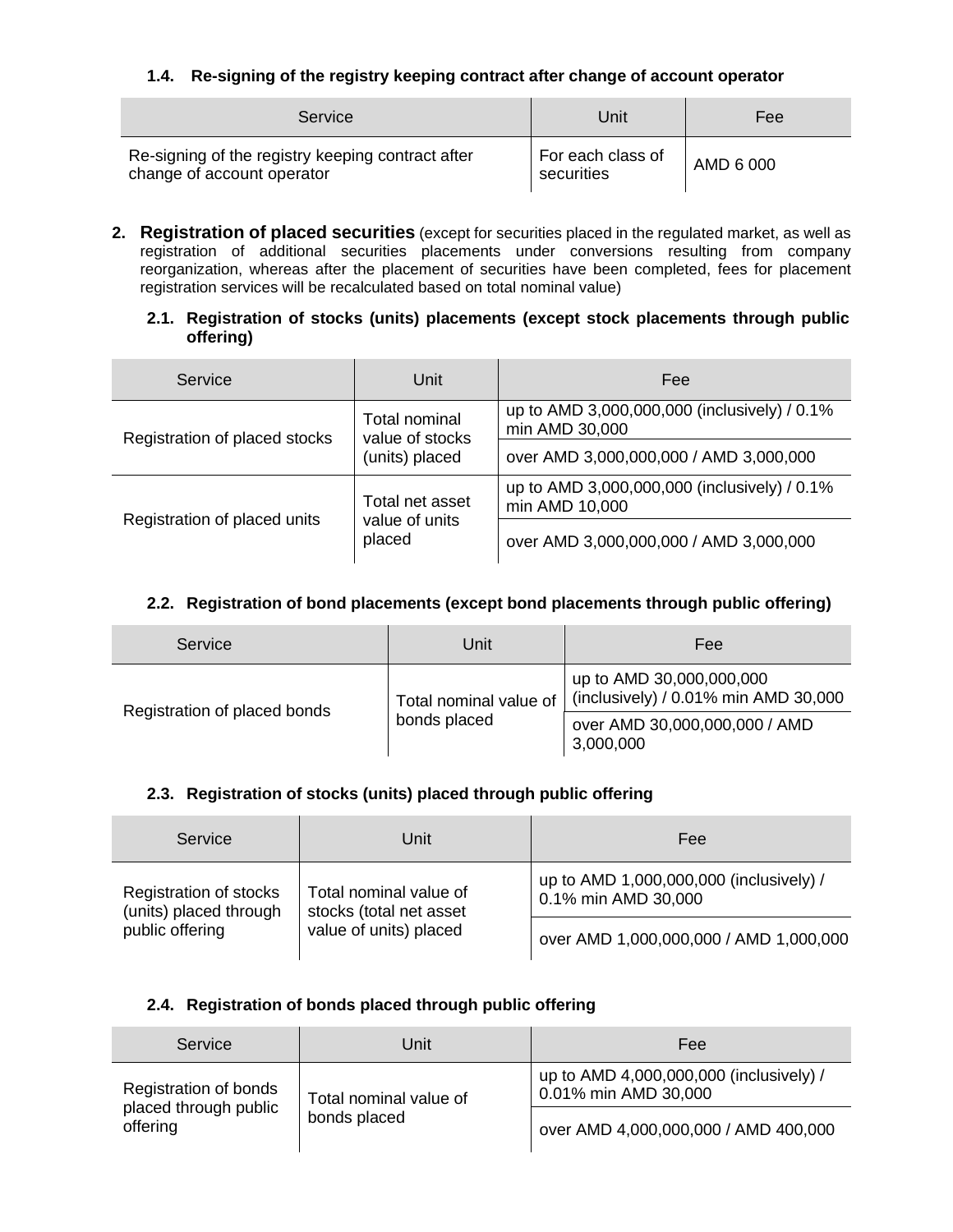# **3. Registration of the issuer's corporate actions**

**3.1. Registration of a corporate action** (includes securities conversion (including as a result of the change of nominal value, securities consolidation, or split); conversion of securities of one class (type) into another, according to the issuer's decision; securities conversion as a result of reorganization (except for where the number of securities and their nominal value remain unchanged); securities purchase, buyback, redemption or cancellation by the issuer. In the cases of securities conversion total nominal value of securities registered as a result of conversion shall be taken as a basis for fee calculation, except if the share conversion is as a result of the issuer's reorganization through division or separation, or nominal value reduction. If the share conversion takes place as a result of the issuer's reorganization through division and separation, or nominal value reduction, the fee shall be calculated based on the total nominal value of the shares converted.

| Service                                                                                                   | Unit                                          | Fee                                                                |  |
|-----------------------------------------------------------------------------------------------------------|-----------------------------------------------|--------------------------------------------------------------------|--|
| Registration of a corporate<br>action (except for investment                                              | Total nominal value of                        | up to AMD 3,000,000,000 (inclusive) /<br>0.1%, min AMD 30,000      |  |
| fund units and bonds<br>admitted to trading on the<br>regulated market)                                   | securities subject to the<br>corporate action | over AMD 3,000,000,000 /<br>AMD 3,000,000                          |  |
| Total net asset value of<br>Registration of a corporate<br>units subject to the                           |                                               | up to AMD 3,000,000,000 (inclusive) /<br>0.1%, min AMD 10,000      |  |
| action for fund units                                                                                     | corporate action                              | over AMD 3,000,000,000 /<br>AMD 3,000,000                          |  |
| Registration of a corporate                                                                               | Total nominal value of                        | up to AMD 3,000,000,000 (inclusive) /<br>0.01%, minimum AMD 30,000 |  |
| action for bonds admitted to<br>securities subject to<br>trading on regulated market<br>corporate actions |                                               | over AMD 3,000,000,000 / AMD<br>300,000                            |  |
| Opening (closing) of the<br>issuer's securities account                                                   | Account                                       | Free                                                               |  |

# **4. Provision of information on the issuer or its securities upon the issuer's request**

**4.1. Provision of the list of registered owners (nominal holders) of the issuer's securities (units)** 

| Service                                                                                                                         | Unit | Fee                |
|---------------------------------------------------------------------------------------------------------------------------------|------|--------------------|
| Provision of the list of the registered owners<br>(nominal holders) of the issuer's securities (units)                          | List | Free               |
| Provision of the list of the registered owners<br>(nominal holders) of the issuer's securities (units) in<br>Russian or English | List | AMD 5,000 per page |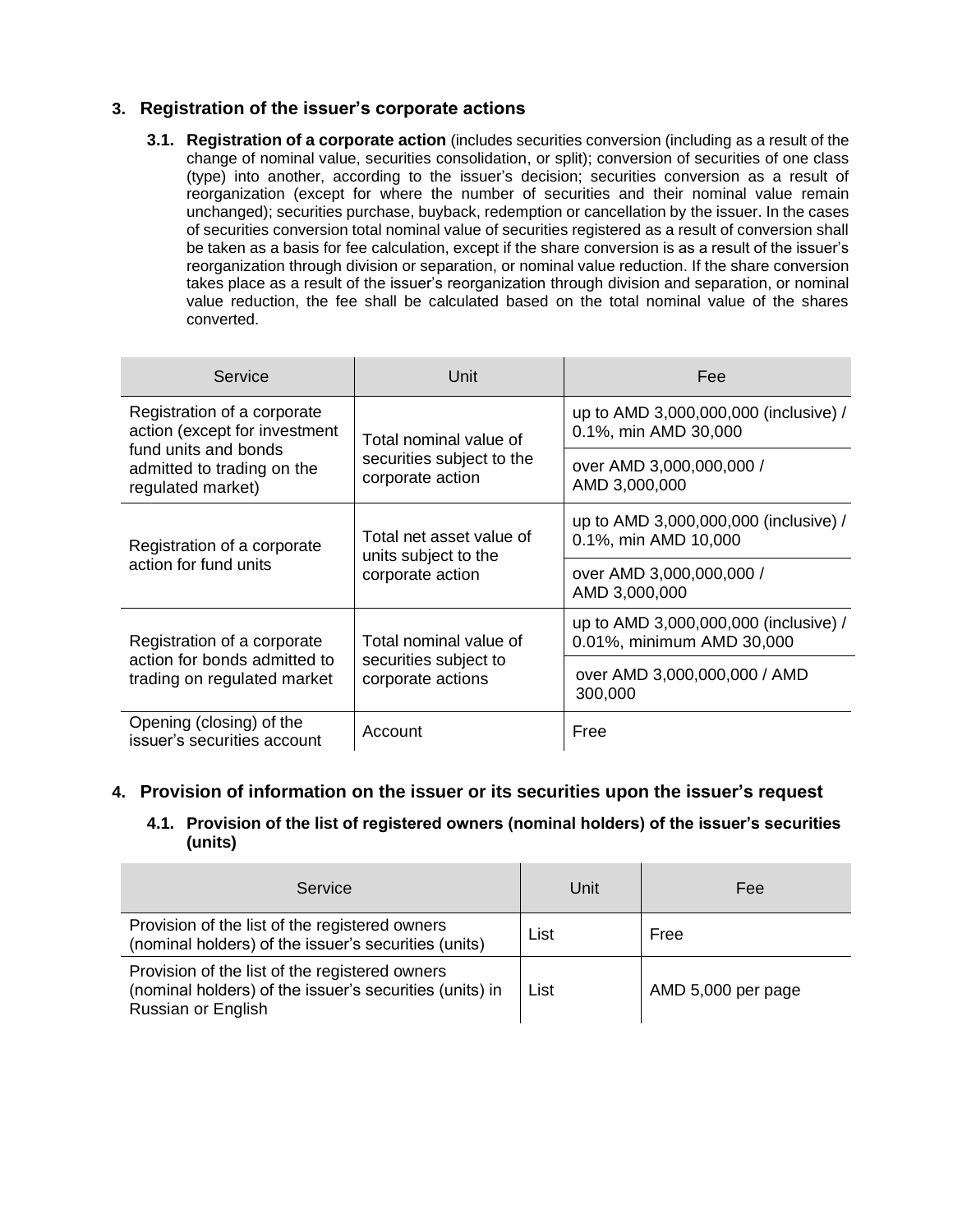#### **4.2. Provision of statements on transactions in securities (units) (securities transfers) (without underlying documents)**

| Service                                          | Unit      | Fee                                                 |
|--------------------------------------------------|-----------|-----------------------------------------------------|
| Provision of the statement in electronic form    |           | AMD 5,000                                           |
| Provision of the statement in hard copy          | Statement | AMD 7,000                                           |
| Provision of the statement in Russian or English |           | Double the fee set for the<br>statement in Armenian |

**4.3. Provision of statements on transactions in securities (units) (securities transfers) (with underlying documents).** The fee will be charged also in case the request is sent to the central depository, and the latter issues a statement that there were no transactions.

| Service                                             | Unit      | Fee                                                 |
|-----------------------------------------------------|-----------|-----------------------------------------------------|
| Provision of the statement in electronic form       |           | AMD 10,000                                          |
| Provision of the statement in hard copy             | Statement | AMD 12,000                                          |
| Provision of the statement in Russian or<br>English |           | Double the fee set for the<br>statement in Armenian |

**4.4. Provision of statements on transactions in securities (units) other than securities (unit) transfers (with underlying documents).** The fee will be charged also in case the request is sent to the central depository, and the latter issues a statement that there were no transactions.

| Service                                          | Unit      | Fee                                                 |
|--------------------------------------------------|-----------|-----------------------------------------------------|
| Provision of the statement in electronic form    |           | AMD 14,000                                          |
| Provision of the statement in hard copy          | Statement | AMD 21,000                                          |
| Provision of the statement in Russian or English |           | Double the fee set for the<br>statement in Armenian |

#### **4.5. Provision of statements on transactions in securities (units) other than securities (unit) transfers (without underlying documents)**

| Service                                          | Unit      | Fee                                                 |
|--------------------------------------------------|-----------|-----------------------------------------------------|
| Provision of the statement in electronic form    |           | AMD 10,000                                          |
| Provision of the statement in hard copy          | Statement | AMD 12,000                                          |
| Provision of the statement in Russian or English |           | Double the fee set for the<br>statement in Armenian |

**5. Changing information on the issuer in the System** (includes changes in the issuer's legal or physical address; joint stock company type; company director; company name or securities information (changes of security type from documentary to non-documentary and vice versa).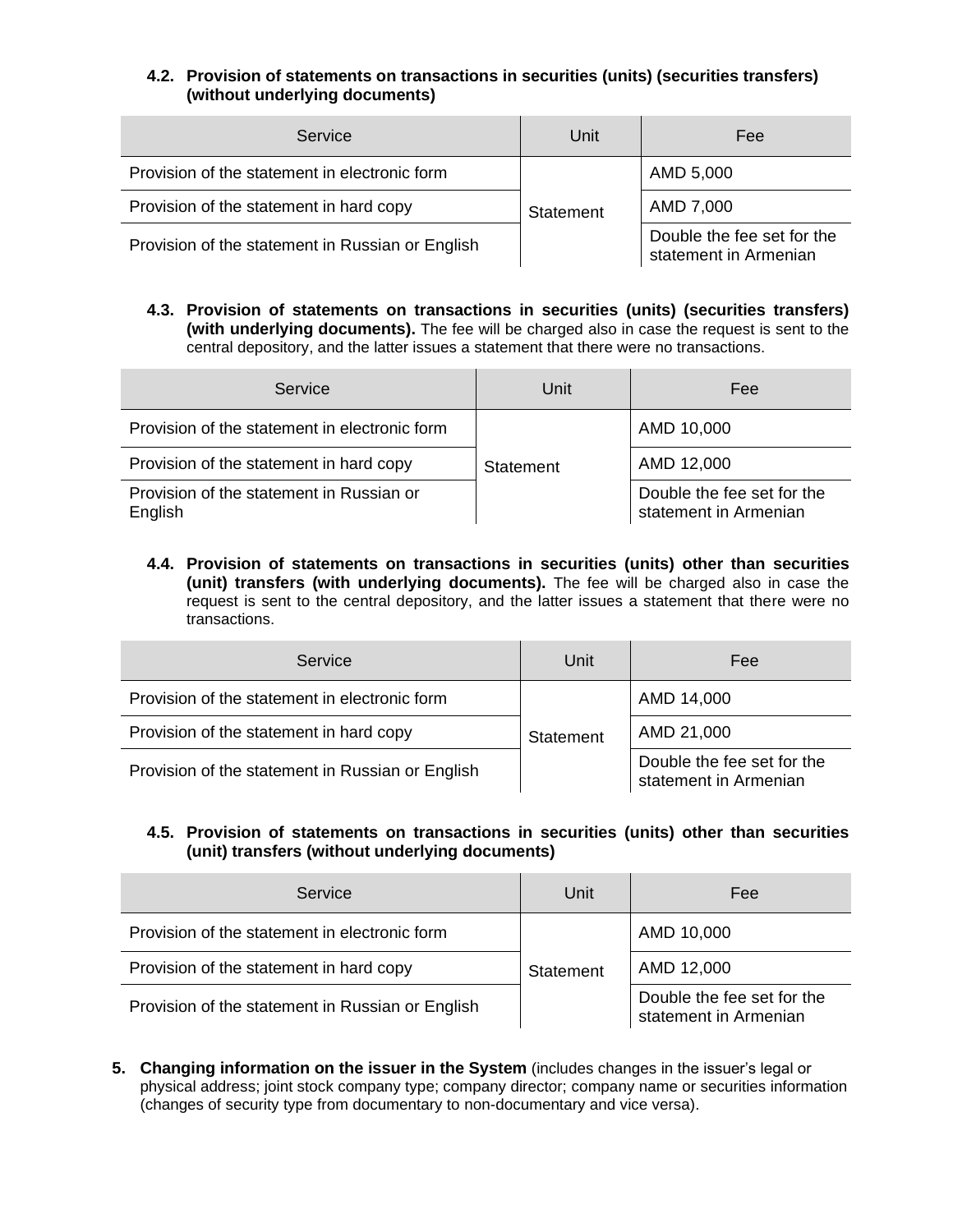| Service                                          | Jnit | Fee  |
|--------------------------------------------------|------|------|
| Changing information on the issuer in the System | N/A  | Free |

## **OTHER SERVICES TO ISSUERS**

# **6. Calculation and payment of dividends upon issuer's instructions**

| Service                              | Unit and calculation period                                 | Fee                 |
|--------------------------------------|-------------------------------------------------------------|---------------------|
| Calculation and payment of dividends | Total amount set aside to pay<br>as dividends / per process | 1%, min AMD 100,000 |

# **7. Payment of bond coupons or distribution of redemption proceeds upon issuer's instructions**

| Service                                                                              | Unit and calculation period                      | Fee                   |
|--------------------------------------------------------------------------------------|--------------------------------------------------|-----------------------|
| Calculation and payment of bond<br>coupons or distribution of redemption<br>proceeds | Total amount paid /<br>distributed / per process | 0.1%, min AMD 100,000 |

# **8. Notifying the issuer on transactions in securities (units), securities (unit) transfer instructions, limitation of rights over securities**

| Service            | Unit       | Fee         |
|--------------------|------------|-------------|
| Sending of notices | Annual fee | AMD 500,000 |

# **9. Monitoring issuer's compliance with securities purchase related and other limitations defined by the legislation and the issuer's charter**

| Service    | Unit       | Fee           |
|------------|------------|---------------|
| Monitoring | Annual fee | AMD 1,000,000 |

**10. Accepting and registering applications for purchase (with the purpose of issuing) and buyback (with the purpose of redeeming) of investment fund units** (the fee is charged from the applicant)

| Service                                                                                        | Unit            | Fee       |
|------------------------------------------------------------------------------------------------|-----------------|-----------|
| Accepting and registering applications for purchase<br>(with the purpose of issuing) of units  | per application | AMD 1,000 |
| Accepting and registering applications for buyback<br>(with the purpose of redeeming) of units | per application | AMD 1,000 |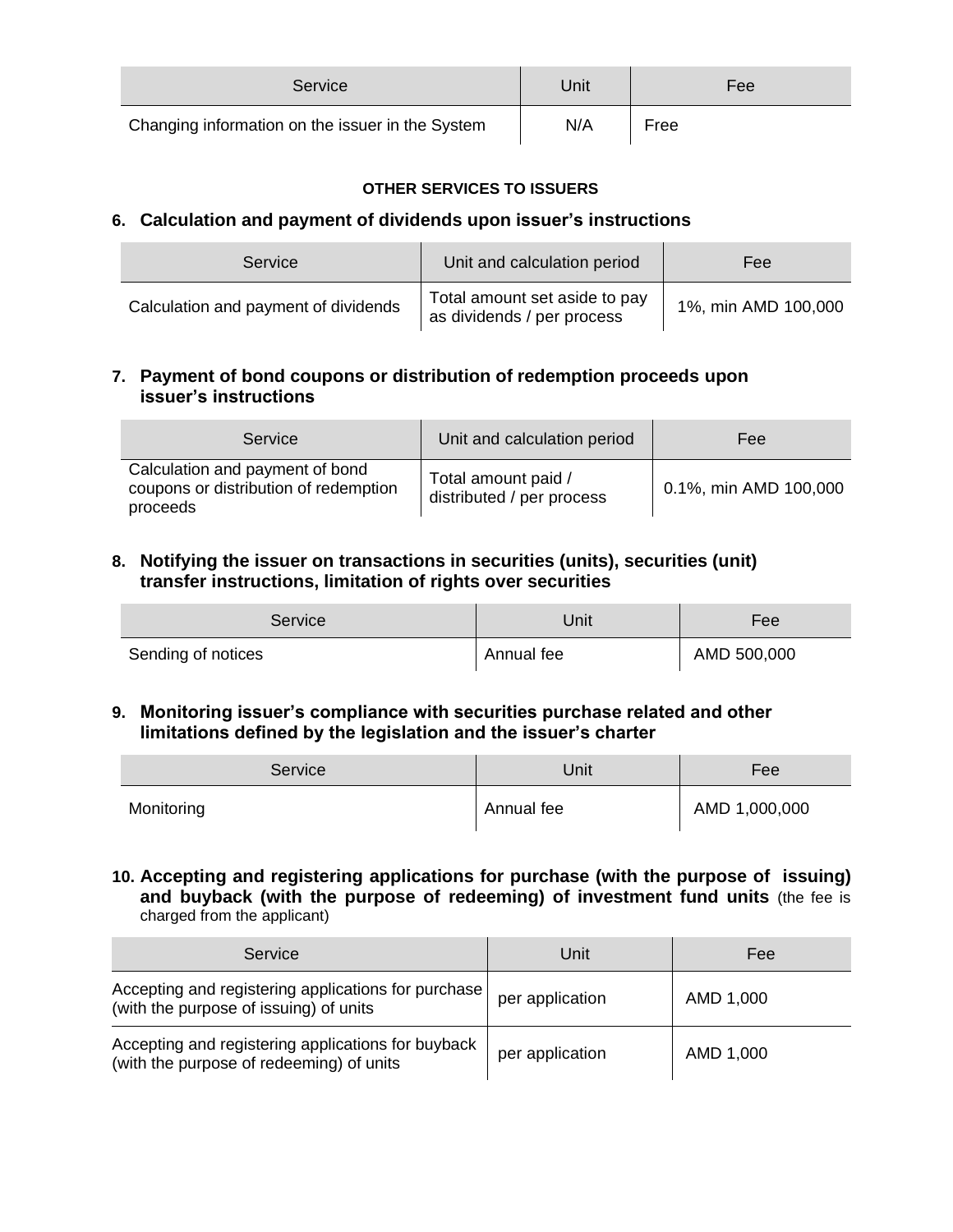# **SERVICES TO ACCOUNT HOLDERS**

#### **SECURITIES (INVESTMENT) ACCOUNT MAINTENANCE**

#### **11. Custody of securities held in the securities accounts** (except for securities registered with foreign custodians)

#### **11.1. Opening, changing, maintaining, and closing of securities (units) accounts**

| Service                                                              | Unit                                                                                                                                      | Fee                                                                                                                                                 |
|----------------------------------------------------------------------|-------------------------------------------------------------------------------------------------------------------------------------------|-----------------------------------------------------------------------------------------------------------------------------------------------------|
| Opening of an account for individuals and<br>Armenian legal entities |                                                                                                                                           | Free                                                                                                                                                |
| Opening of an account for foreign legal entities                     | Securities account                                                                                                                        | AMD 15,000                                                                                                                                          |
| Registering changes in account information                           |                                                                                                                                           | Free                                                                                                                                                |
| Custody of securities held in the account                            | Total nominal value of<br>securities (total net<br>asset value of units)<br>held in the account as<br>of the end of each day<br>/ monthly | The total of the fee<br>calculated by the<br>Depository for the given<br>month and 60% of it (not<br>charged if the amount is<br>less than AMD 200) |
| Closing of the account                                               |                                                                                                                                           | Free                                                                                                                                                |

- **12. Transfers of securities on the OTC market** (transfer fees are not charged if the Central Bank of Armenia is the transferor or the recipient of securities)
	- **12.1. Transfer of stocks (units) on any basis except as defined in points 12.3, 12.4, and 12.7 hereof (including through FOP / "Free of Payment" settlement** (includes transfer of securities from one account to another based on: trading, donation, inheritance, privatization of state-owned securities, court verdict or resolution (if the debtor is not the Depository), or any other grounds).

| Service                                        | Unit                                                  | Fee                                                           |
|------------------------------------------------|-------------------------------------------------------|---------------------------------------------------------------|
| Transfer of stocks<br>(units) (including       | Total nominal value of<br>securities (total net asset | up to AMD 3,000,000,000 (inclusively) /<br>0.1% min AMD 3,000 |
| through FOP / "Free of<br>Payment" settlement) | value of units)<br>transferred                        | over AMD 3,000,000,000 / AMD 3,000,000                        |

**12.2. Transfer of bonds on any basis except as defined in points 12.3, 12.4, and 12.7 hereof (including through FOP / "Free of Payment" settlement** (includes transfer of securities from one account to another based on: trading, donation, inheritance, privatization of state-owned securities, court verdict or resolution (if the debtor is not the Depository), or any other grounds).

| Service                                     | Unit                   | Fee                                                            |
|---------------------------------------------|------------------------|----------------------------------------------------------------|
| Transfer of bonds<br>(including through FOP | Total nominal value of | up to AMD 4,000,000,000 (inclusively) /<br>0.01% min AMD 3,000 |
| / "Free of Payment"<br>settlement)          | bonds transferred      | over AMD 4,000,000,000 / AMD 400,000                           |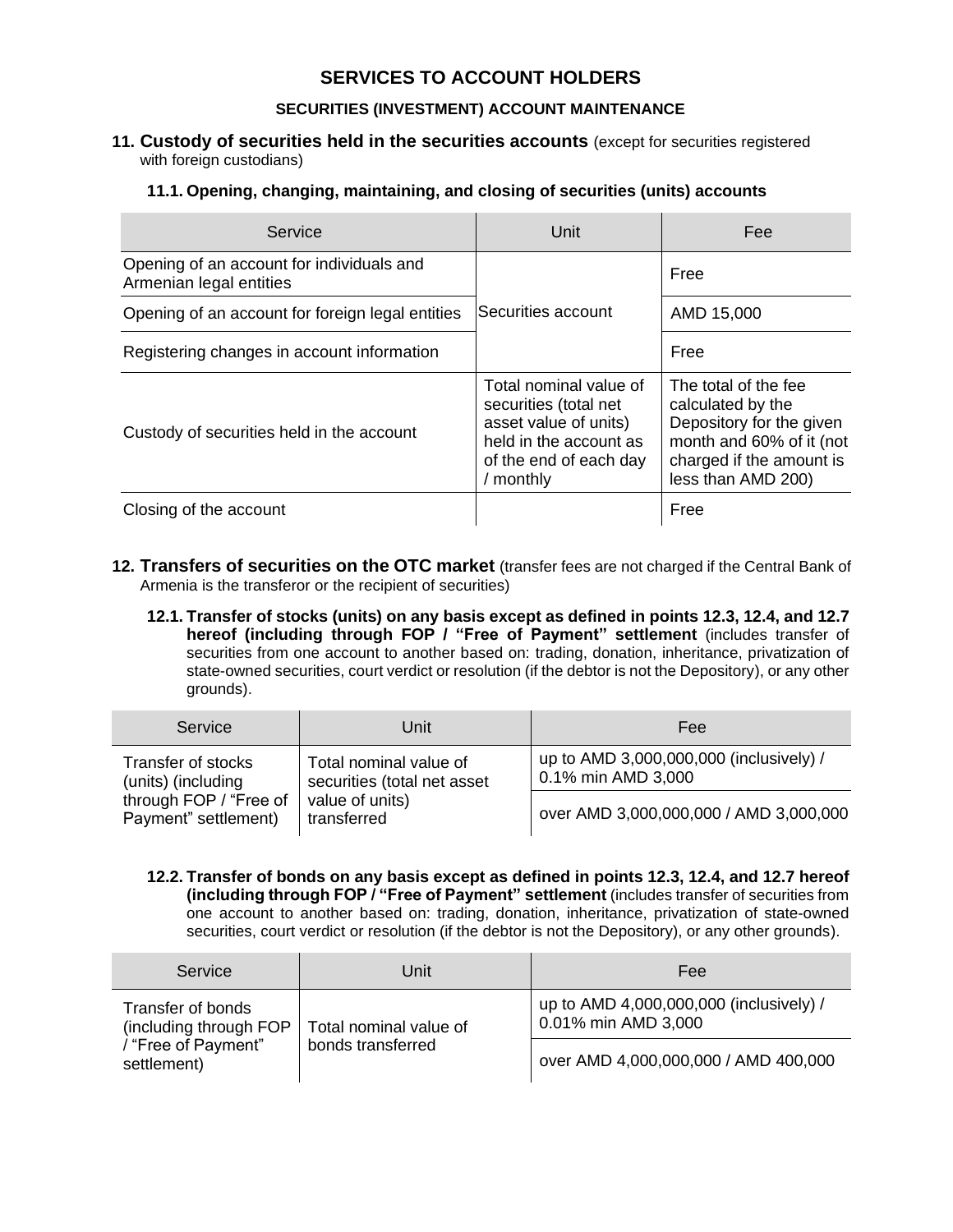#### **12.3. Transfer of securities as a result of repo or reverse repo transactions**

| Service                                                                    | Unit        | Fee       |
|----------------------------------------------------------------------------|-------------|-----------|
| Transfer of securities as a result of repo or<br>reverse repo transactions | Instruction | AMD 5,500 |

#### **12.4. Portfolio transfer: transfer of the full balance of securities held in one securities account to another securities account opened with another account operator**

| Service            | Unit        | Fee       |
|--------------------|-------------|-----------|
| Portfolio transfer | Instruction | AMD 6,000 |

## **12.5. Transfer of stocks (units) on any basis through DVP / "Delivery Versus Payment" settlement**

| Service                                                                                                         | Unit                                                           | Fee                                       |
|-----------------------------------------------------------------------------------------------------------------|----------------------------------------------------------------|-------------------------------------------|
| Total nominal value<br>Transfer of stocks (units)<br>of securities (total net<br>through DVP / "Delivery Versus | up to AMD 2,000,000,000 (inclusively) /<br>0.15% min AMD 3,000 |                                           |
| Payment" settlement                                                                                             | asset value of units)<br>transferred                           | over AMD 2,000,000,000 / AMD<br>3,000,000 |

#### **12.6. Transfer of bonds on any basis through DVP / "Delivery Versus Payment" settlement**

| Service                                 | Unit                                        | Fee                                                             |
|-----------------------------------------|---------------------------------------------|-----------------------------------------------------------------|
| Transfer of bonds through DVP /         | Total nominal value of<br>bonds transferred | up to AMD 2,000,000,000 (inclusively) /<br>0.015% min AMD 3,000 |
| "Delivery Versus Payment"<br>settlement |                                             | over AMD 2,000,000,000 / AMD<br>300,000                         |

### **12.7. Transfer of securities as part of their extrajudicial sale**

| Service                                                                                                                  | Unit | Fee                                                         |  |
|--------------------------------------------------------------------------------------------------------------------------|------|-------------------------------------------------------------|--|
| Total nominal value of<br>Transfer of securities as part of<br>securities subject to<br>their extrajudicial sale<br>sale |      | up to AMD 140,000,000 (inclusively) /<br>0.3% min AMD 5,000 |  |
|                                                                                                                          |      | over AMD 140,000,000 / AMD 420,000                          |  |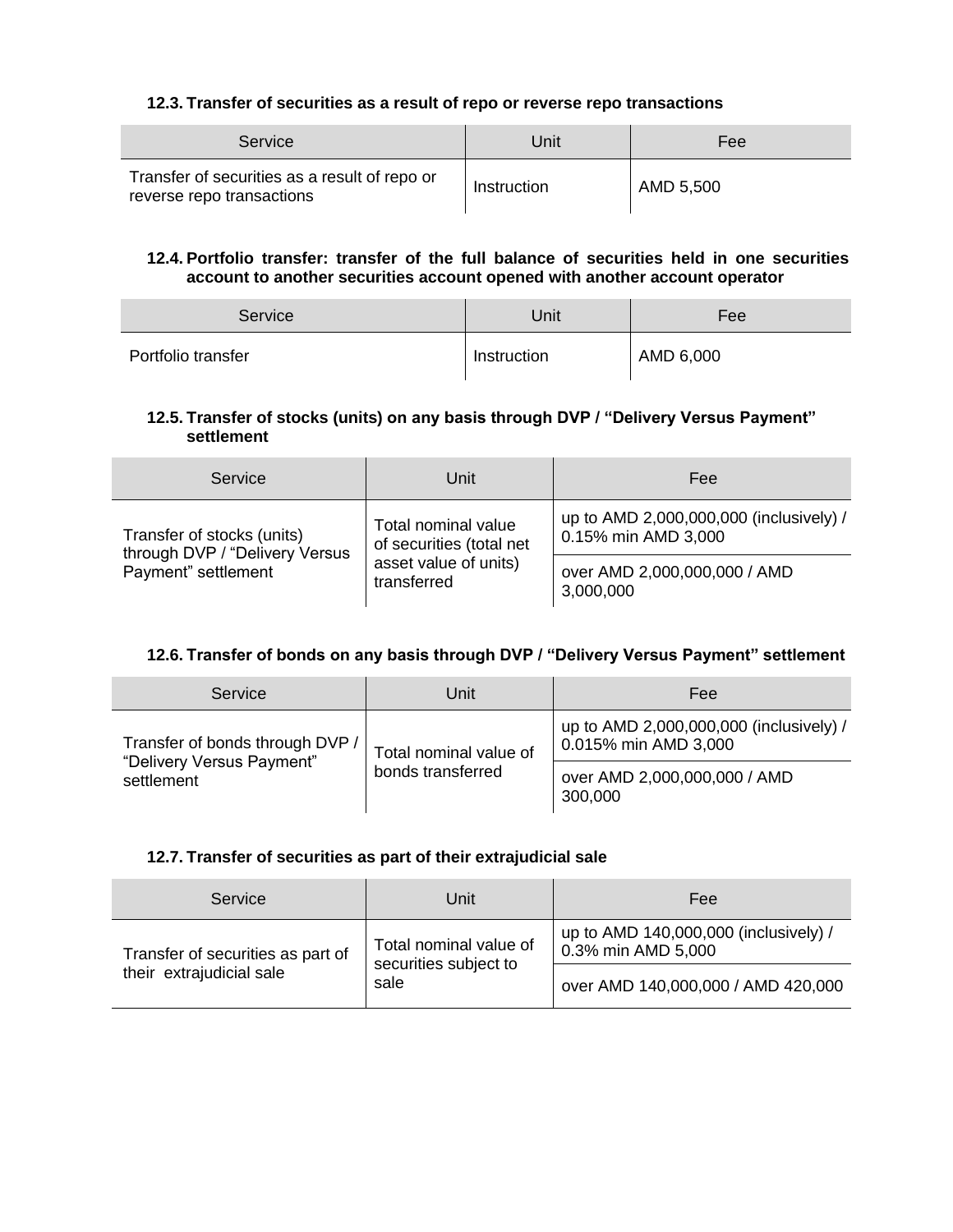# **13. Pledge, blocking, trade freezing, limitation of voting rights of securities**

## **13.1. Registration of pledge over securities held in the securities account upon request of the account owner or their authorized representative**

| Service                               | Unit                                                                            | Fee                                                                                                                                   |  |
|---------------------------------------|---------------------------------------------------------------------------------|---------------------------------------------------------------------------------------------------------------------------------------|--|
| Registration of<br>pledge over stocks | Total nominal value of<br>stocks (total net asset<br>value of units) subject to | up to AMD 3,000,000,000 (inclusive) / 0.1%,<br>min AMD 5,000. If the pledgee is a foreign or<br>international entity, min AMD 10,000  |  |
| (units)                               | pledge                                                                          | over AMD 3,000,000,000 / AMD 3,000,000                                                                                                |  |
| Registration of<br>pledge over        | Total nominal value of<br>bonds subject to pledge                               | up to AMD 3,000,000,000 (inclusive) / 0.02%,<br>min AMD 3,000. If the pledgee is a foreign or<br>international entity, min AMD 10,000 |  |
| bonds                                 |                                                                                 | over AMD 3,000,000,000 / AMD 600,000                                                                                                  |  |

#### **13.2. Blocking securities account upon request of the account owner or their authorized representative**

| Service                                                                                          | Unit                                                         | Fee |
|--------------------------------------------------------------------------------------------------|--------------------------------------------------------------|-----|
| Total nominal value of<br>stocks (total net asset<br>Account blocking<br>value of units) blocked | up to AMD 3,000,000,000 (inclusive) / 0.1%,<br>min AMD 3,000 |     |
|                                                                                                  | over AMD 3,000,000,000 / AMD 3,000,000                       |     |

# **13.3. Blocking of securities as part of transactions in the regulated market**

| Service                                           | Unit | Fee  |
|---------------------------------------------------|------|------|
| Blocking of securities for trading purposes   N/A |      | Free |

#### **13.4. Suspension of voting rights at the general shareholders meeting for blocked stocks**

| Service                                  | Unit                                                                    | Fee                 |
|------------------------------------------|-------------------------------------------------------------------------|---------------------|
| Temporary suspension of<br>voting rights | Total nominal value of stocks subject<br>to suspension of voting rights | 0.5% min AMD 10,000 |

## **13.5. Termination of pledge, trade freezing and other limitations**

| Service                    | Unit                                                                                              | Fee  |
|----------------------------|---------------------------------------------------------------------------------------------------|------|
| Termination of limitations | Total nominal value of securities (total<br>net asset value of units) subjected to<br>limitations | Free |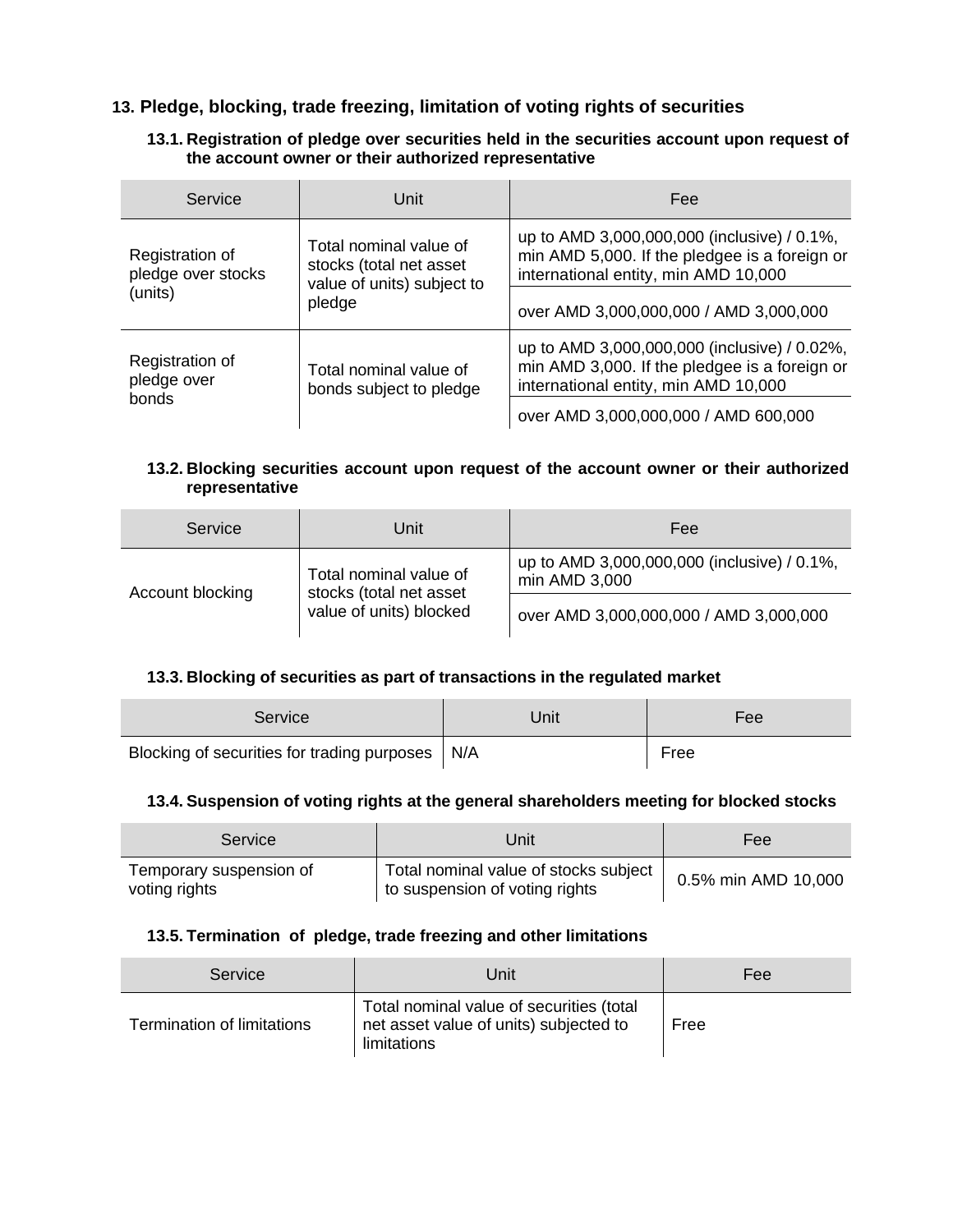## **14. Provision of information to account owners**

#### **14.1. Provision of securities account statement (including registry excerpt) or statement on transactions over the account (without underlying documents) at the account owner's request**

| Service                                                                                                                            | Unit      | Fee                |
|------------------------------------------------------------------------------------------------------------------------------------|-----------|--------------------|
| Provision of securities account statement (registry<br>excerpt) on one class of securities held in the account                     | Statement | Free               |
| Provision of securities account balance statement                                                                                  | Statement | Free               |
| Provision of statement on transactions over the<br>securities account (including movements in securities)                          | Statement | AMD 5,000          |
| Provision of registry excerpt or securities account<br>balance statement in Russian or English                                     | Statement | AMD 5,000 per page |
| Provision of statement on transactions over the<br>securities account (including movements in securities)<br>in Russian or English | Statement | AMD 10,000         |

## **14.2. Provision of statement on transactions over the account (with underlying documents) at the account owner's request**

| Service                                          | Unit             | Fee                                                 |
|--------------------------------------------------|------------------|-----------------------------------------------------|
| Provision of the statement in electronic form    |                  | AMD 5,000                                           |
| Provision of the statement in hard copy          | <b>Statement</b> | AMD 8,000                                           |
| Sending of the statement by post                 |                  | AMD 9,000                                           |
| Provision of the statement in Russian or English |                  | Double the fee set for the<br>statement in Armenian |

#### **14.3. Provision of other information from the account or the registry (without underlying documents) at the account owner's request**

| Service                                          | Unit      | Fee                                                 |
|--------------------------------------------------|-----------|-----------------------------------------------------|
| Provision of the statement in electronic form    |           | AMD 5,000                                           |
| Provision of the statement in hard copy          |           | AMD 7,000                                           |
| Sending of the statement by post                 | Statement | AMD 8,000                                           |
| Provision of the statement in Russian or English |           | Double the fee set for the<br>statement in Armenian |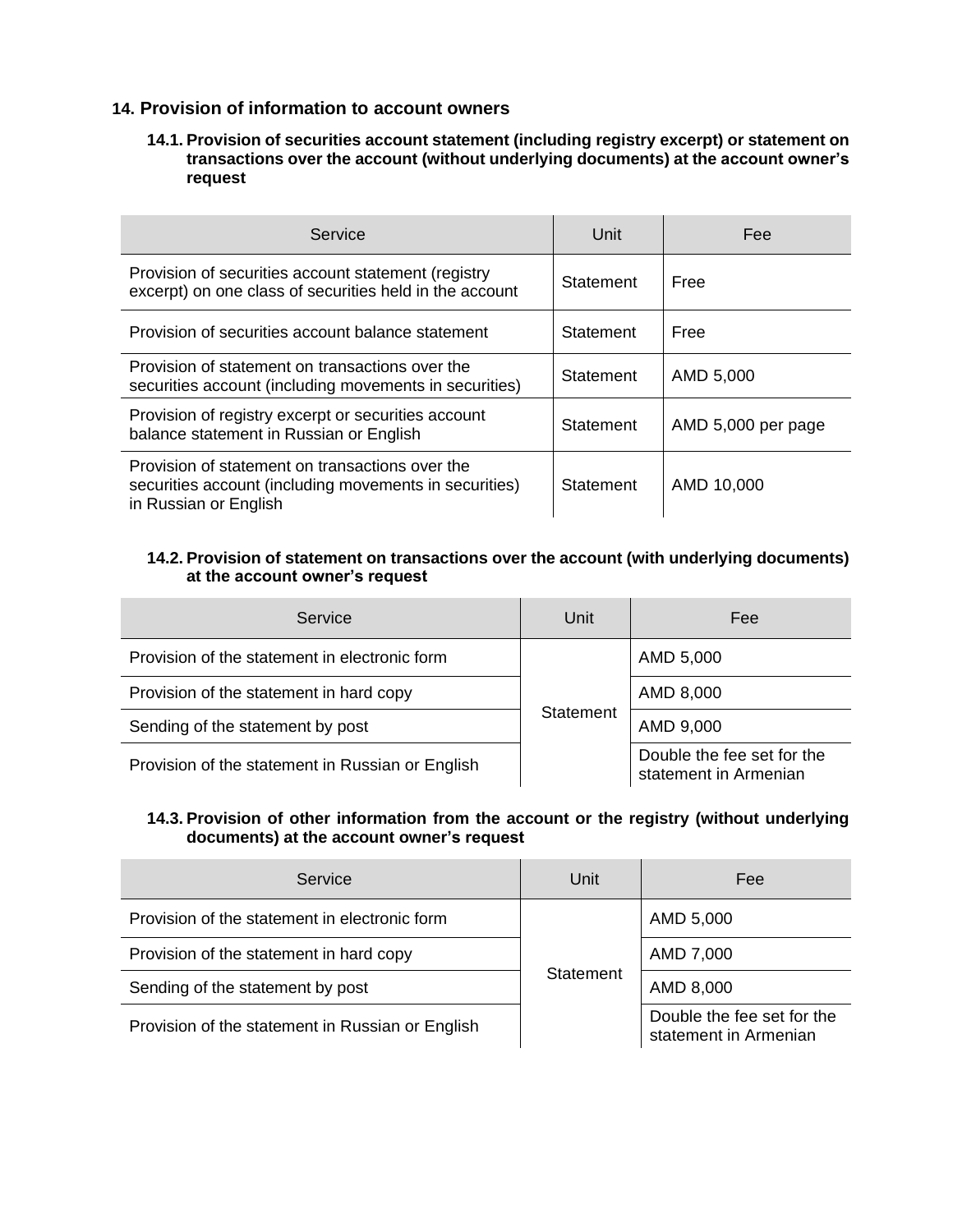## **14.4. Provision of other information from the account or the registry (with underlying documents) at the account owner's request**

| Service                                          | Unit      | Fee                                                 |
|--------------------------------------------------|-----------|-----------------------------------------------------|
| Provision of the statement in electronic form    |           | AMD 6,000                                           |
| Provision of the statement in hard copy          |           | AMD 10,000                                          |
| Sending of the statement by post                 | Statement | AMD 11,000                                          |
| Provision of the statement in Russian or English |           | Double the fee set for the<br>statement in Armenian |

# **15. Opening and custody of nominal holder accounts**

**15.1. Opening of nominal holder accounts, changing account information, and custody of securities in the account** (except for securities registered with a foreign custodian)

| Service                                   | Unit                                                                                                                               | Fee         |
|-------------------------------------------|------------------------------------------------------------------------------------------------------------------------------------|-------------|
| Opening of a nominal holder account       | Securities account                                                                                                                 | AMD 250,000 |
| Making changes to account information     |                                                                                                                                    | Free        |
| Custody of securities held in the account | Grand total of the balances of<br>nominal value of securities<br>(net asset value of units) as of<br>the end of each day / monthly | 0.001%      |

#### **CUSTODY SERVICES FOR SECURITIES REGISTERED WITH FOREIGN CUSTODIANS (SCOPE OF SERVICES MAY VARY DEPENDING ON THE CUSTODIAN)**

## **16. Custody of Eurobonds issued on behalf of the Republic of Armenia**

| Service                                                                | Unit and payment period                                                                                                                        | Fee     |
|------------------------------------------------------------------------|------------------------------------------------------------------------------------------------------------------------------------------------|---------|
| Custody of Eurobonds<br>issued on behalf of the<br>Republic of Armenia | Total value of securities held in the<br>account owner's (nominal holder's)<br>account / monthly (based on the daily<br>balance of securities) | 0.0025% |

## **17. Fee on other custody services for securities registered with a foreign custodian is twentyfold of the sum of the fee calculated by the foreign custodian.**

*The point was changed according to the decision N 20/08-002, dated 24 August 2020 of Armenbrok OJSC CEO*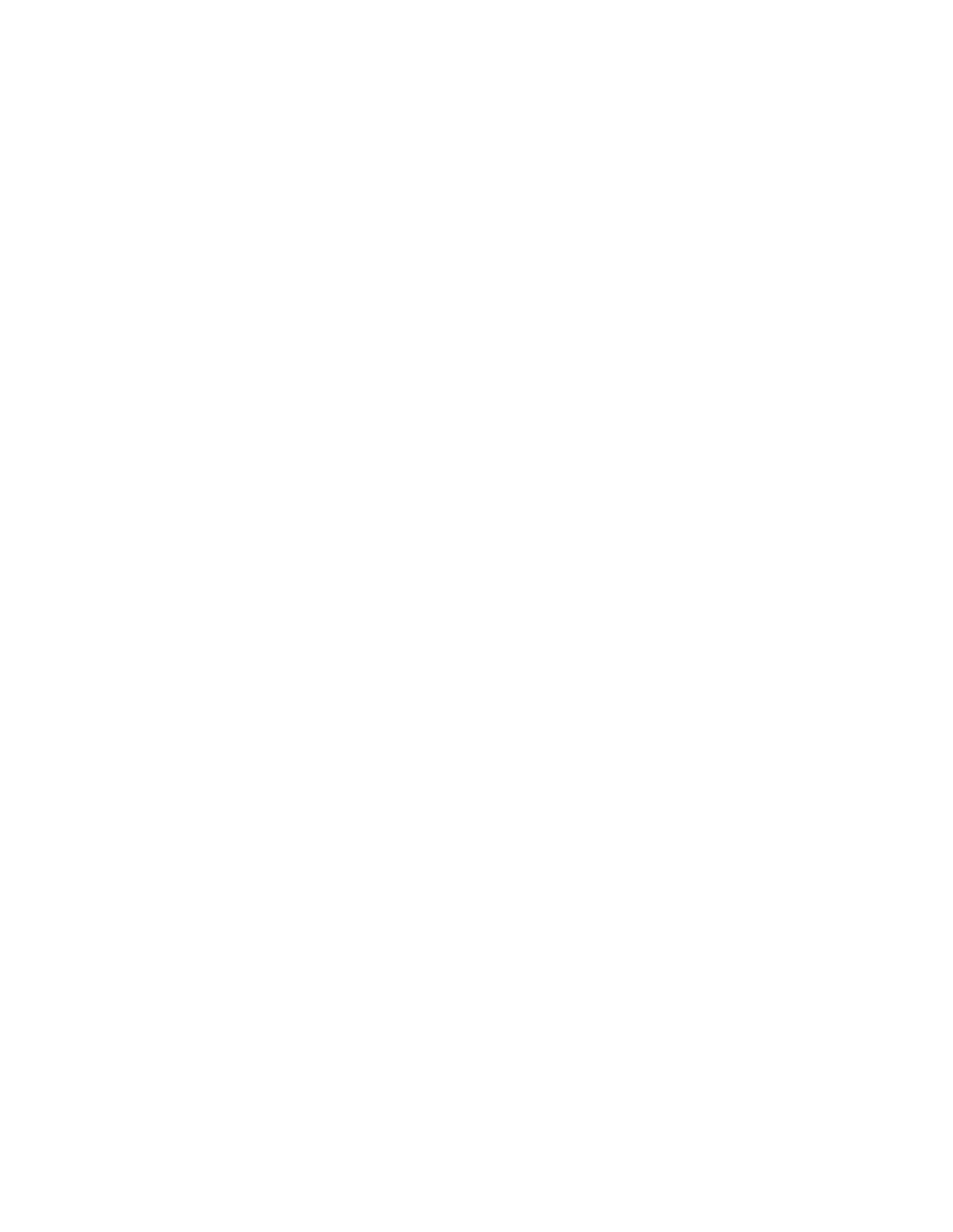# **TERMS AND CONDITIONS**

# **for payment of fees for services provided under Armenbrok ojsc "Rules on Activities as the Operator of the Unified System of Securities Registration and Settlement"**

#### **approved as Annex 2 by the Resolution No. 20/01-001 dated 23 January 2020 of Armenbrok ojsc CEO**

- 1. Payment for services provided under Annex 1 approved by the Resolution No. 20/01-001 dated 23 January 2020 of Armenbrok ojsc (hereinafter: the Company) Chief Executive Officer (hereinafter: "Annex 1") shall be made in Armenian Drams, except by legal entities and individual entrepreneurs who are nonresidents of the Republic of Armenia. The latter may also pay in a freely convertible currency (US Dollar, Euro), as well as in Russian Rubles. If the payment is made in a foreign currency, fees calculated in Armenian Drams shall be converted into that foreign currency using the official exchange rate set by the Central Bank of the Republic of Armenia as of the date of issuing the invoice.
- 2. If the fee for the service provided by the Company is to be calculated as the percentage of an indicator, which is denominated in foreign currency, then the value of this indicator shall be converted into Armenian Drams using the official exchange rate set by the Central Bank of the Republic of Armenia as of the date of calculation, and then the percentage shall be applied.
- 3. Unless otherwise is specified in these terms, payment for services provided by the Company shall be made via funds transfer, prior to submitting to the Company of documents required to use the services by the legislation and the Company rules, except if sufficient payment guarantees are provided to, and accepted by, the Company.
- 4. Registry keeping and custody service fees shall be paid as follows:
	- 4.1. Payments shall be made in advance. Payments for each quarter shall be made by the  $20<sup>th</sup>$  of the first month of each quarter.
	- 4.2. The quarterly amount payable shall be calculated based on the number of securities (units) accounts held in the registry on the last day of the preceding quarter (in the case of bonds, the total nominal value of the placed bonds).
	- 4.3. At the end of each quarter the Company issues an invoice, which among other things reflects (or has attached) information on the fee payable next quarter.
	- 4.4. The size of the fee stated in point 4.3 above shall be calculated by months; calculation for each month shall be based on the number of securities (units) accounts held in the registry on the last day of the month, (in the case of bonds, total nominal value of the placed bonds).
	- 4.5. If the amount specified in point 4.3 exceeds the advance payment made by the client, then the difference shall be paid by the client before the deadline date set for the next advance payment.
	- 4.6. Payment for the quarter, during which the registry keeping contract was signed, shall be made by the 20<sup>th</sup> of the first month of the next quarter, according to the invoice issued at the end of the quarter, during which the contract was signed.
	- 4.7. In case of termination of the registry keeping contract a final fee calculation shall be made. If it appears that the client has an overpayment to the Company, it will be returned to the client (his legal successor).
- 5. Payment of fees for the custody of securities held in account owners' and nominal holders' accounts shall be made as follows:
	- 5.1. Payments shall be made in advance. Payments for each quarter shall be made by the  $20<sup>th</sup>$  of the first month of each quarter.
	- 5.2. The size of the advance payment for each quarter shall be calculated based on the total value of securities of all classes held in the account on the last day of the preceding quarter.
	- 5.3. At the end of each quarter the Company issues an invoice, which among other things reflects (or has